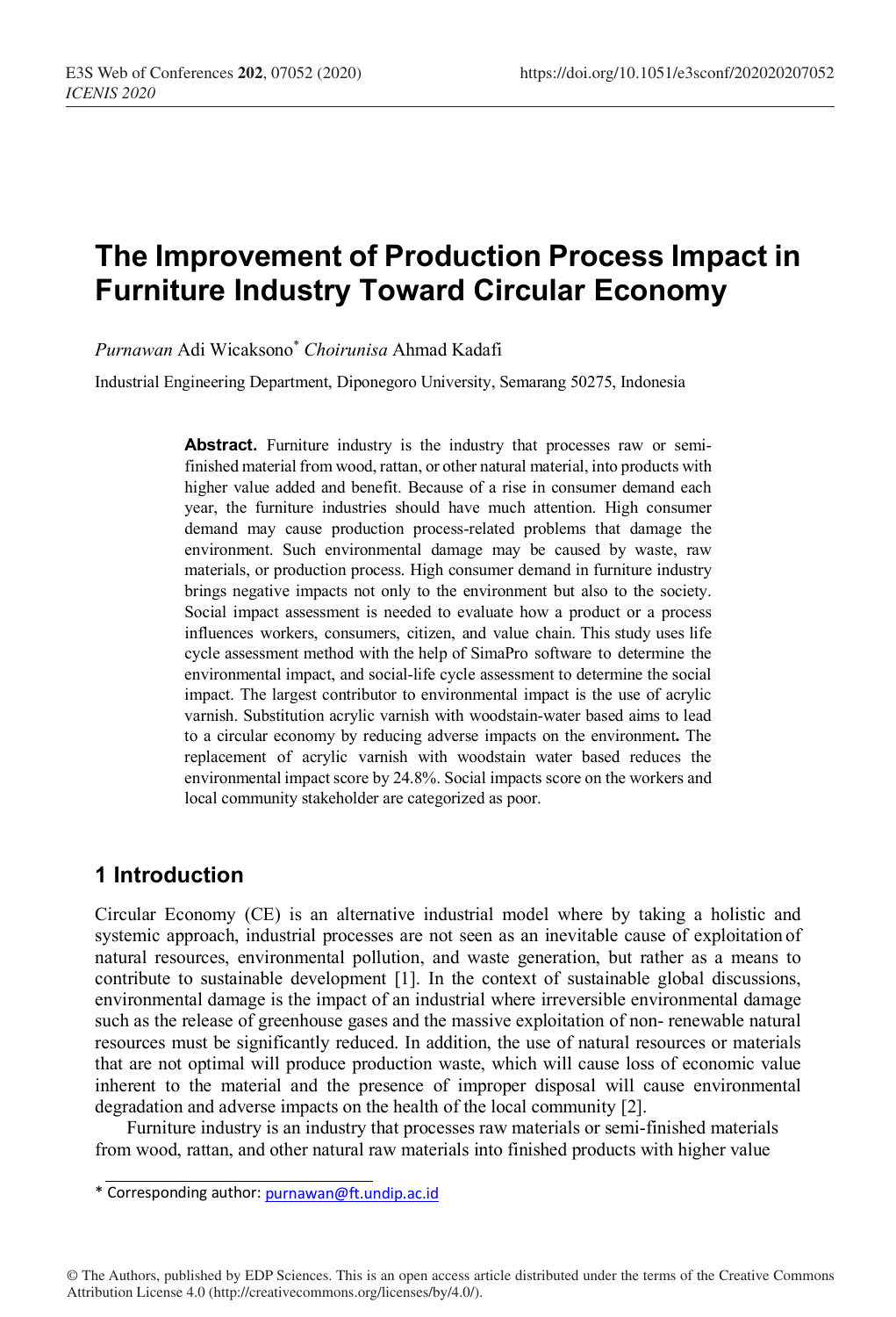added and benefits. The production processin furniture industry produces a furniture product and several non-product output (NPO) or waste [3]. The produced waste affects the resources, environmental damage and the society. The amount of waste produced by the furniture industry is approximately 40% of the raw materials [4], with at least 7% and at most 50% of those raw material waste comes from wood materials that will become residue [5]. A part from waste, environmental impacts can also be caused by raw materials and production processes [6]. Therefore, choosing eco-friendly raw materials is considered an important factor in reducing environmental impact [7]. Various raw materials used in furniture production contain chemicals which significantly contribute in environmental impacts through its composition [8]. Transparent wood coatings protect wood from environmental effects such as humidity, mechanical and chemical damage, but this wood coating contains a kind of liquid consisting of chemical solvents or water that has the potential to emit volatile organic compounds (VOC). Moreover, the main raw materials in the furniture production process is glue or adhesives. Glue is an important material used to stick the wood surfaces together, but it brings harmful impact for both humans and the environment [9]. Besides bringing negative impact to the environment, the high production demand in furniture industry also impacts the society. Assessments on social impact are needed to evaluate how a product or process affects workers, costumers, society and the value chain [10]. Among the social impacts related to workers is the decline in worker welfare, which is caused by high production activities. The furniture industry is also facing a lot of obstacle in expanding the operation and in overcome the social impact such as the discrimination of workers, heritage and inheritance conservation, and fair wage demand from the workers. Thus, the furniture industry is required to reduce the negative impact on the environment and the social impact on the environment and the society of its activities. The purposes of the study are to assess the environment impact and the social impact in practicing the LCA and SLCA. The LCA and SLCA approaches support the policy process and decision making to prevent and provide scenarios for improvement of adverse environmental impacts of the production process.

# **2 Literature Review**

## **2.1 Circluar Economy**

Circular economy has aim to conserve natural resource by substituting product with service and designing thisng to be used again before the materials are recovered.The Circular economy combines various concepts of industrial ecology, cradle to cradle theorem, and blue economy [11].CE is based on: First, protect environmental capital, and develop it, and the balance of renewable resource flow. Second, optimize resource extration, ant the third is to minimize negative externalities eliminate toxic subtance [11].Circular Economy relies heavily on the 3R principle: Reduce, Reuse and Recycle [12]. The purpose of an LCA assessment is to measure the potential environmental impacts of a product system throughout its life cycle and to obtain appropriate conclusions and recommendations to reduce environmental impacts [13]. The combination of the use of LCA and CE allows product development by considering environmental impacts and ensuring a good environmental balance of the product circle design. In addition, an SLCA assessment is also needed to find out how the social impact of production activities. The LCA and SLCA approaches allow support for policy processes and decision making to prevent and provide improvement scenarios regarding adverse environmental impacts of the production process [14].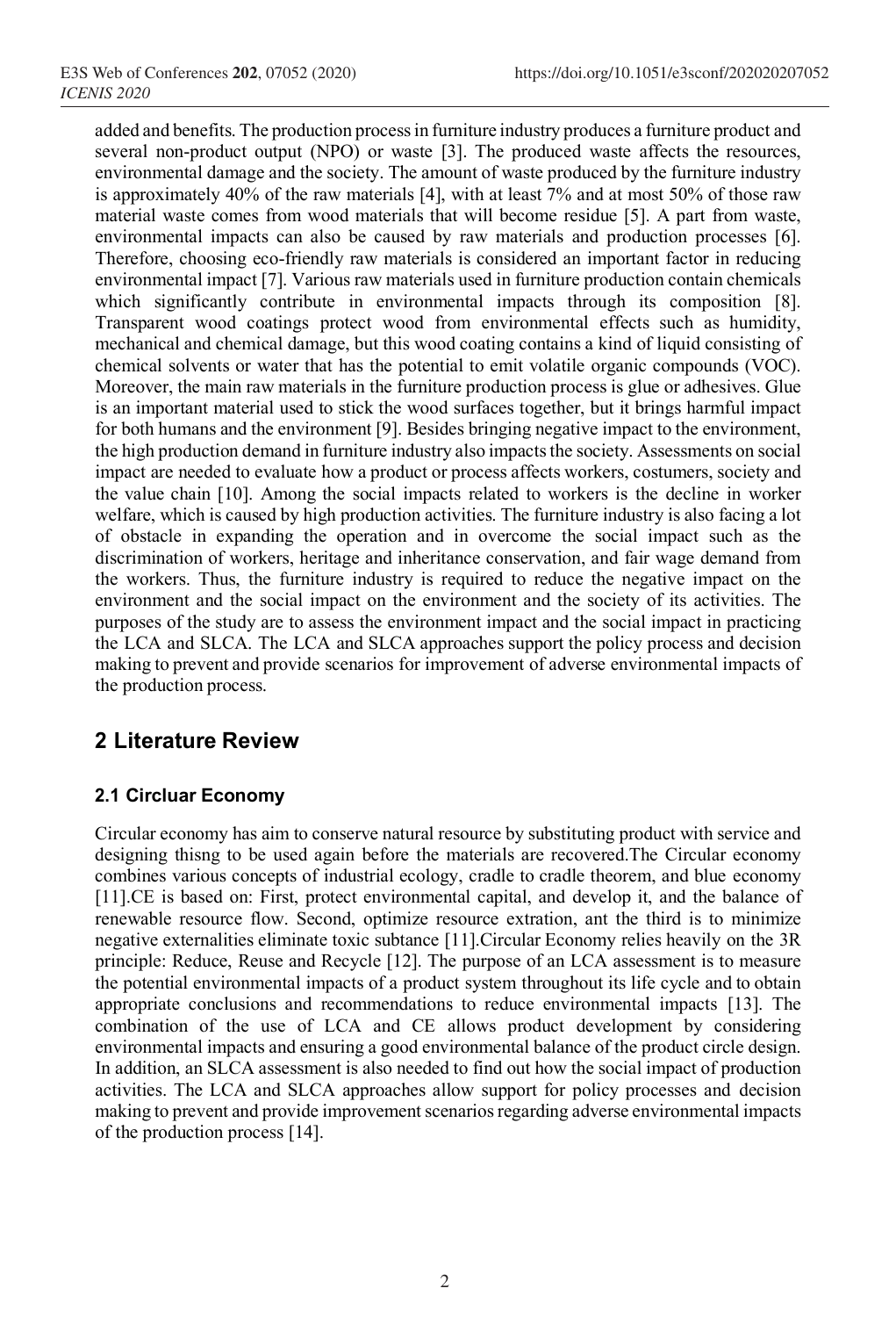#### **2.2 Life Cycle Assessment**

According to ISO 14040 [15], Life Cycle Assessment (LCA) is a method used to gather and evaluate input, output, and potential environmental impacts from a product system during its life cycle. Life Cycle Assessment (LCA) method is used to identify the amount of energy, expense, and environmental impacts caused by the life cycle stages of a product, starting from the gathering of raw material until when the product is used up by a consumer [16]. According to ISO 14040 (2006) there are four stages of Life Cycle Assessment: goal and scope, LifeCycle Inventory (LCI),LifeCycle Impact Assessment(LCIA), and interpretation. The determination of purpose and scope will determine the result of the study and the decision to be made [16]. The purpose of using LCA method in this study is to assess the life cycle of a product, so that the researcher may discover the environmental impact caused by the production process of chair [17].

Life Cycle Inventory (LCI) is the stage of data gathering and calculation procedure of the input and output required in a product system [17]. Input and output data depends on the predetermined purpose and scope. The input and output data are used for the calculation of a product lifetime and the energy used in production process that may impact the environment [18]. Life Cycle Impact Assessment (LCIA) is the stage intended for understanding and evaluating the significance of a potential environmental impact of the life cycle of a product. There are five assessment stages in LCIA: classification, characterization, normalization, weighting, and single score [15].

#### **2.3 Social Life Cycle Assessment**

Social Life Cycle Assessment (S-LCA) is a tool for evaluating social impact. Social impact is related to the socio-economic impacts of a product, process, activity, and facility [19]. S- LCA is a social impact assessment, and it assesses both real and potential impact with the purpose of assessing social and socio-economic impacts of a product through its life cycle [20]. The main purpose of doing a S-LCA assessment is to improve the social condition and socioeconomic performance of a product through itslife cycle for every stakeholder. S-LCA is used to identify social impact that arises from production process for related stakeholders.

S-LCI is used to assess the relation between a company and its stakeholders. Below are the stages in S-LCI:

Identifying stakeholder

According to Drayer (2010) [21], there are six types of stakeholder that are affected by the social impacts of a company activity: worker, local community, society, customer, and supply chain actors.

- Identifying social impacts indicator (impact subcategories)
- Data gathering

During S-LCIA stage, an assessment analysis is done by processing the data that are gathered from S-LCI. The social impact on SLCA may impact stakeholder in a positive or negative way [10].

Interpretation in social life cycle assessment is a systematic stage with the purpose of identifying, measuring, checking, and evaluating information from SLCI and SLCIA analysis result, which are adjusted to the predetermined purpose and scope.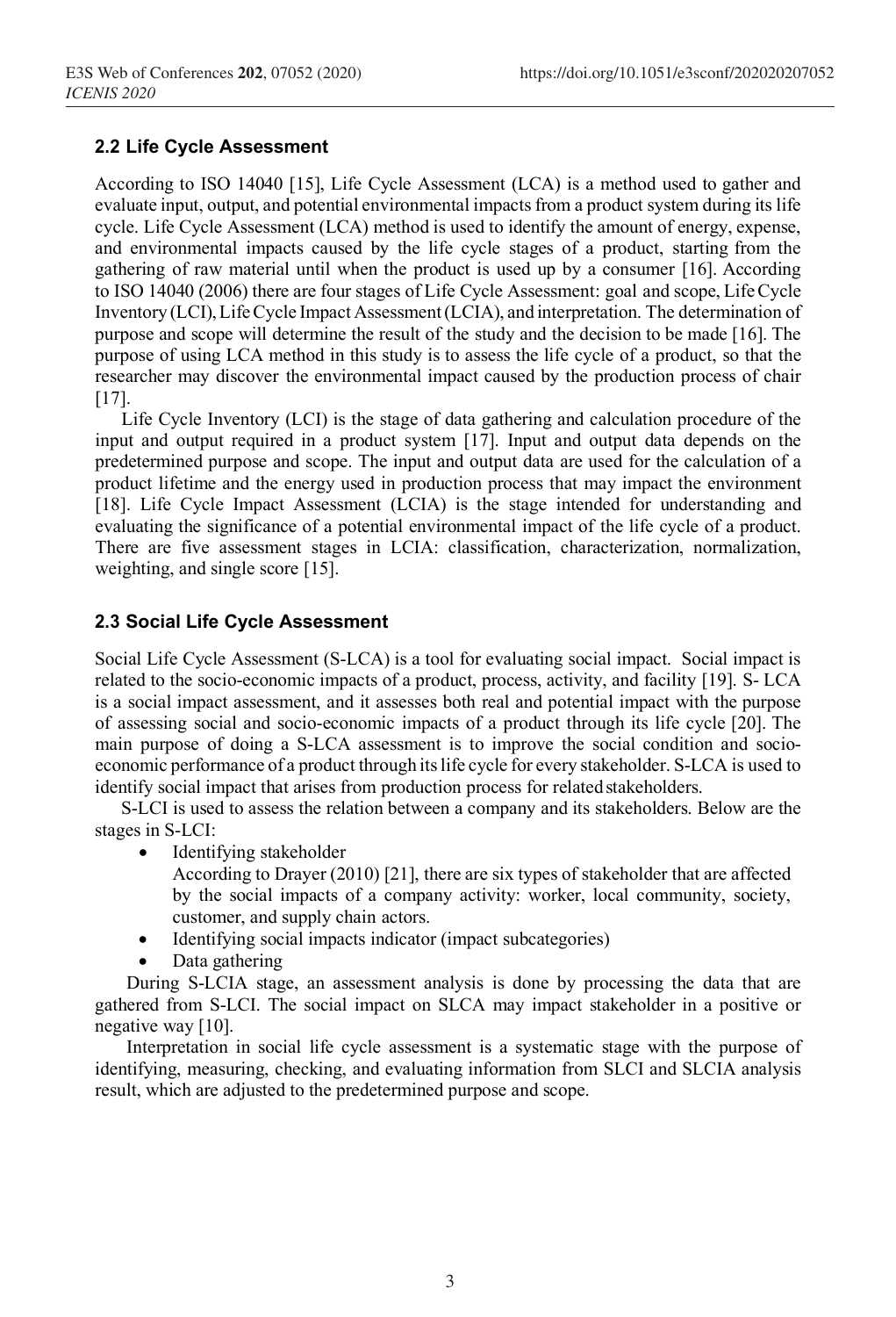# **3 Method**

#### **3.1 Life Cycle Assessment**

LCA study is started by determining the goals and scope. The scope of LCA will evaluate the product in the "gate to gate" scope, that is only in the scope of production phase in accordance with the LCA scheme.

The second step of the LCA is Life Cycle Inventory. In this study, input is the raw materials that needed to produce a chair. However, the output of this study is the waste which come from the production process. The data needed is obtained from direct observation and interviews. The collected data will be used as input for SimaPro software.

In the next step, Life Cycle Impact Assessment will be calculated with stages including characterization, normalization, weighting, and single score. Life Cycle Impact Assessment calculations is done by using SimaPro eco-indicator 99 software.

At this stage, an interpretation of the results of the LCI and LCIA is carried out to reach conclusions and recommendations that are consistent with the goal and scope definition. Interpretation of the life cycle assessment is carried out by identifying, measuring, checking and evaluating information from the results of the LCI and LCIA analysis.

#### **3.2 Social Life Cycle Assessment**

The purposes of the S-LCA studies are to know the social impact caused by the production process and X activity to stakeholders. At the S-LCI stage which uses to assess the relation between company and their stakeholders. In this study, the chosen stakeholder are worker and local community. After the stakeholder is chosen, there will be the identification to indicators that is going to be use. The indicators are obtained from UNEP/SETAC 2009 [22], which have been used in previous studies. The indicators used can be seen in table 1 and table 2. The next procedure is validation to indicators. The validation is carried out by distributing questionnaires to experts consisting of the Head of the Social and General Affairs of Sragen Regency, the Head of Industry of the Industrial Service of Sragen Regency, and the owner of the X company. Indicators validation aim to find out what the writer uses on the S-LCA in the furniture industry. The questioner method is using Likert scale of 1 to 5, with  $(1)$  equals to very inappropriate,  $(2)$ equals inappropriate, (3) equals to neutral, (4) equals to appropriate, and (5) equals to very appropriate. Furthermore, data collection is done by distributing questionnaires related to indicators of selected stakeholders. The questionnaire is distributed to 5 workers, and 5 local communities by filling out the questionnaire with a variable score of 1 if appropriate and -1 if not appropriate. S-LCIA is the step of assessing data that have been gathered in S-LCI. The results of the assessment will be made into assessment for the criteria and indicator assessed by the stakeholders. Below is the formula used to calculate the social impact [19]:

$$
\sum_{\substack{\lambda \vdash n \\ \lambda \vdash n}} \frac{\lambda^{\lambda} W(\lambda)}{\sum_{\substack{\lambda \vdash n \\ \lambda \vdash n}} \frac{\lambda^{\lambda}}{\lambda^{\lambda}}}
$$
 (1)

Explanation: SVj = Variable j Score  $Wj$  = Indicator Quantitiy on Variable j Jj = Indicator Score of Variable j  $N = Total Indicator of Variable j$ 

*<sup>∑</sup>*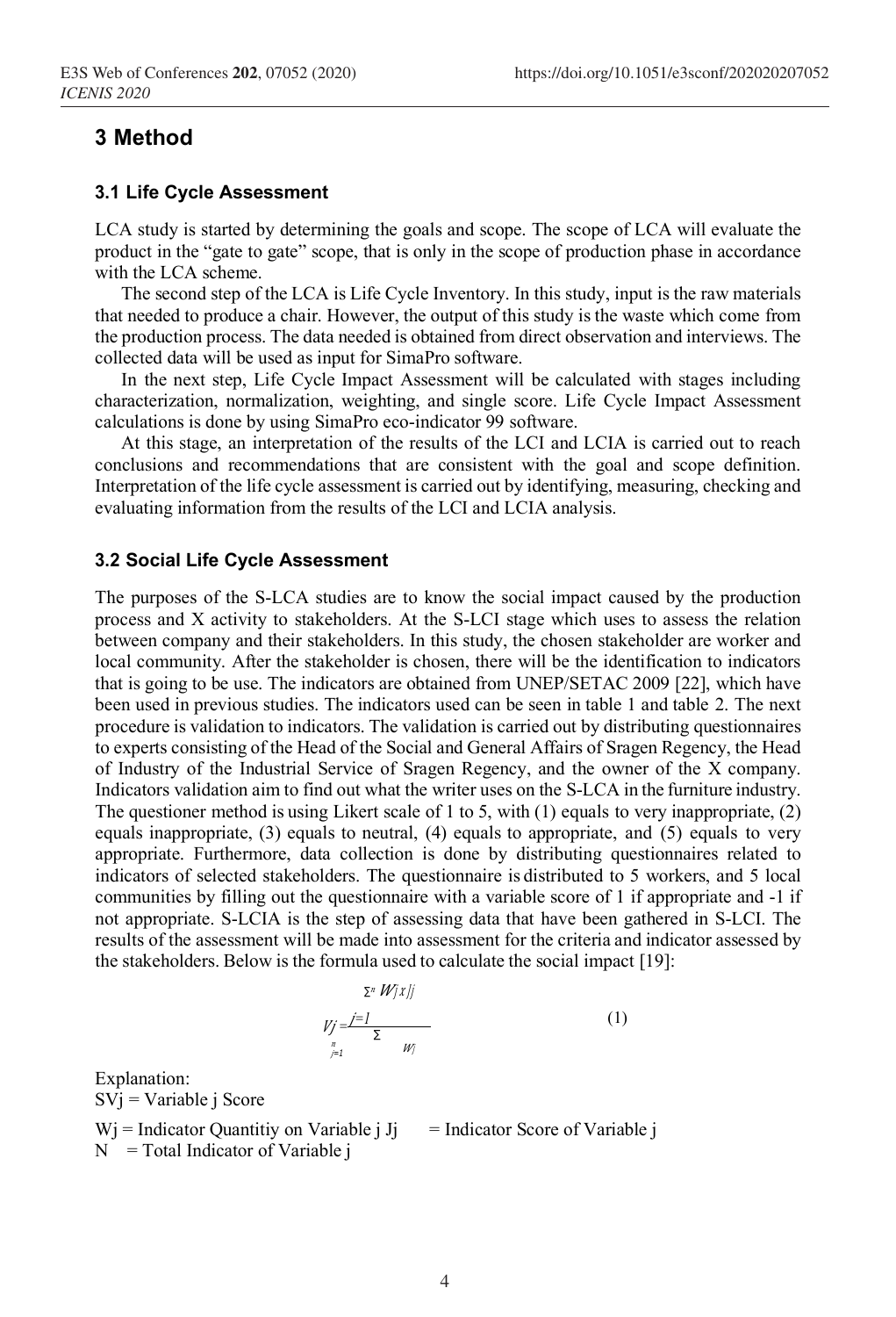| <b>Stakeholder</b> | Variable                                                      | Indicator                                                                                |  |
|--------------------|---------------------------------------------------------------|------------------------------------------------------------------------------------------|--|
|                    | reedom of joining<br>the labor union<br>(P1)                  | Workers are free to hold collective laboring                                             |  |
|                    |                                                               | Workers are free to join a labor union they choose                                       |  |
|                    |                                                               | Workers have the right to solve problems in a neutral,<br>binding and independent manner |  |
|                    | Worker's ages<br>(P2)                                         | No underage worker (Under 18th)                                                          |  |
|                    |                                                               | No underage workers doing hazardous work (ILO<br>C138 dan C182)                          |  |
|                    |                                                               | Worker's age records are kept in written files                                           |  |
|                    | Minimum wage<br>(P3)                                          | Minimum worker's wage according to government<br>rule                                    |  |
|                    |                                                               | Workers (with lowest wage) assume their wages meet<br>their meet                         |  |
|                    |                                                               | Tidak terdapat potongan gaji yang mencurigakan No<br>suspicious wage cut                 |  |
|                    |                                                               | Payments are made regularly and archived                                                 |  |
|                    | Work hours (P4)                                               | Working hours and overtime hours contract (If exists)                                    |  |
|                    |                                                               | Overtime hours rules (Ex: overtime hours duration,<br>breaktime rules)                   |  |
|                    |                                                               | Jam kerja 8 jam setiap hari 8 hours of working time<br>daily                             |  |
|                    |                                                               | Clear information of working hours and overtime<br>hours                                 |  |
|                    |                                                               |                                                                                          |  |
|                    | Fair opportunities<br>and free from<br>discrimination<br>(P5) | Worker's rights rules available                                                          |  |
|                    |                                                               | Discrimination among workers (gender, age, wage,<br>positiion, etc)                      |  |
|                    | Working pressure<br>(P6)                                      | Workers voluntarily agree to terms of work (Wages,<br>working hours, leave)              |  |
|                    |                                                               | No coercion in work                                                                      |  |
|                    |                                                               | Workers are free to end their work according to the<br>initial employment contract       |  |
| Worker             |                                                               | There has never been a fatal accident at work                                            |  |
|                    |                                                               | There is a written policy or regulation on health and<br>safety                          |  |
|                    | Health and safety<br>(P7)                                     | There are steps in preventing accidents                                                  |  |
|                    |                                                               | There are vacuum cleaners in the production area                                         |  |
|                    |                                                               | The company violates occupational safety and health<br>regulations                       |  |
|                    |                                                               | There is training on prevention and control of risks in<br>dealing with accidents        |  |
|                    | Social Insurance<br>(P8)                                      | There are no breaches of obligations to workers<br>regarding social security             |  |
|                    |                                                               | Worker's insurance at work (Ex: Employment                                               |  |
|                    |                                                               | Insurance)                                                                               |  |

**Table 1**. Variabel S-LCA of Worker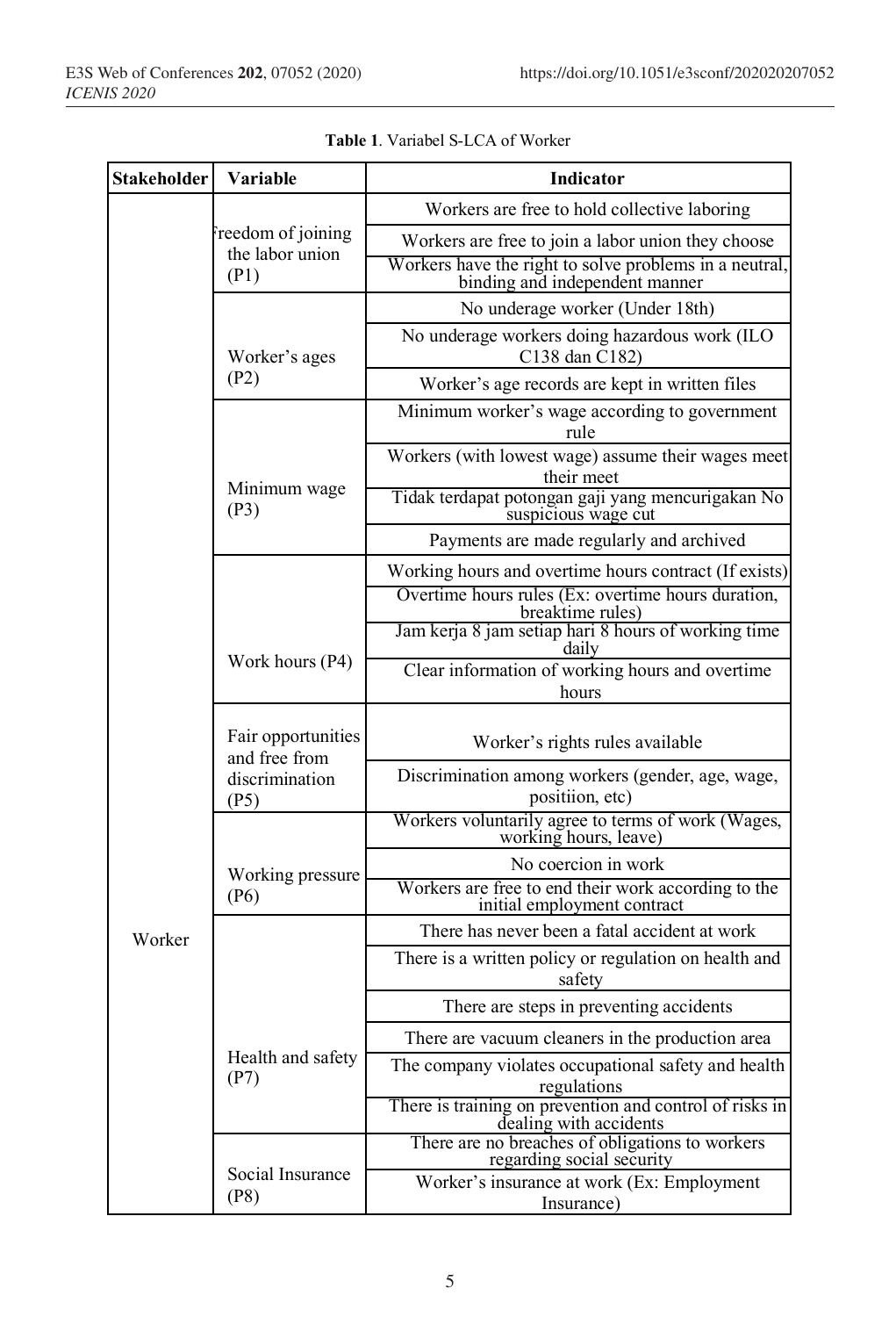| <b>Stakeholder</b> | Variable                                     | Indicator                                                                                                                                                              |  |
|--------------------|----------------------------------------------|------------------------------------------------------------------------------------------------------------------------------------------------------------------------|--|
| Local<br>Community | Access to material<br>resources $(L1)$       | The company builds access infrastructure together with<br>the local community<br>No conflicts that are related to access infrastructure with<br>the local<br>community |  |
|                    | Cultural heritage<br>(L2)e                   | The company activities does not interrupt the culture<br>available                                                                                                     |  |
|                    | Healthy and safe<br>living condition<br>(L3) | The reduction of dangerous substances                                                                                                                                  |  |
|                    |                                              | No threat from the company                                                                                                                                             |  |
|                    |                                              | No hazard exposure and diseases resulting from<br>production activities                                                                                                |  |
|                    | community<br>engagement $(L4)$               | The company builds good communication and<br>relationships between the company and the local<br>community                                                              |  |
|                    |                                              | Written policies for community involvement                                                                                                                             |  |
|                    | Local workers<br>(L5)                        | Local workers percentage                                                                                                                                               |  |
|                    |                                              | Supplier percentage/local supplier                                                                                                                                     |  |

**Table 2**. Variabel S-LCA of Local Community

# **4 Results and discussion**

#### **4.1 Life Cycle Assessment**

Single score stage is the last stage of LCA. The environmental impact potential produced by each activity unit can be identified from the single score result. Finishing process has the highest single score result of 65.20296 mPt, followed by assembly process with 22.3507 mPt; construction process with 6.215397 mPt; cutting process with 1.888599 mPt. The result of single score can be viewed based on midpoint and endpoint impact categories. The results of endpoint impact are human healthy, ecosystem quality, and resources. Single score results based on end point impact categories can be seen on figure 1. The single score result of human health impact amounts to 41.06254 mPt; ecosystem quality 2.127813 mPt; resources 52.46729 mPt. The total environmental impact of the production process of a chair amounts to 95.65765 mPt.



**Fig. 1.** LCA Endpoint Result

Based on the result of data processing and data analysis of this study, the largest contributor to environmental impact is the use of acrylic varnish. Paint business actors suggest replacing acrylic varnish with woodstain water based, which is similar to acrylic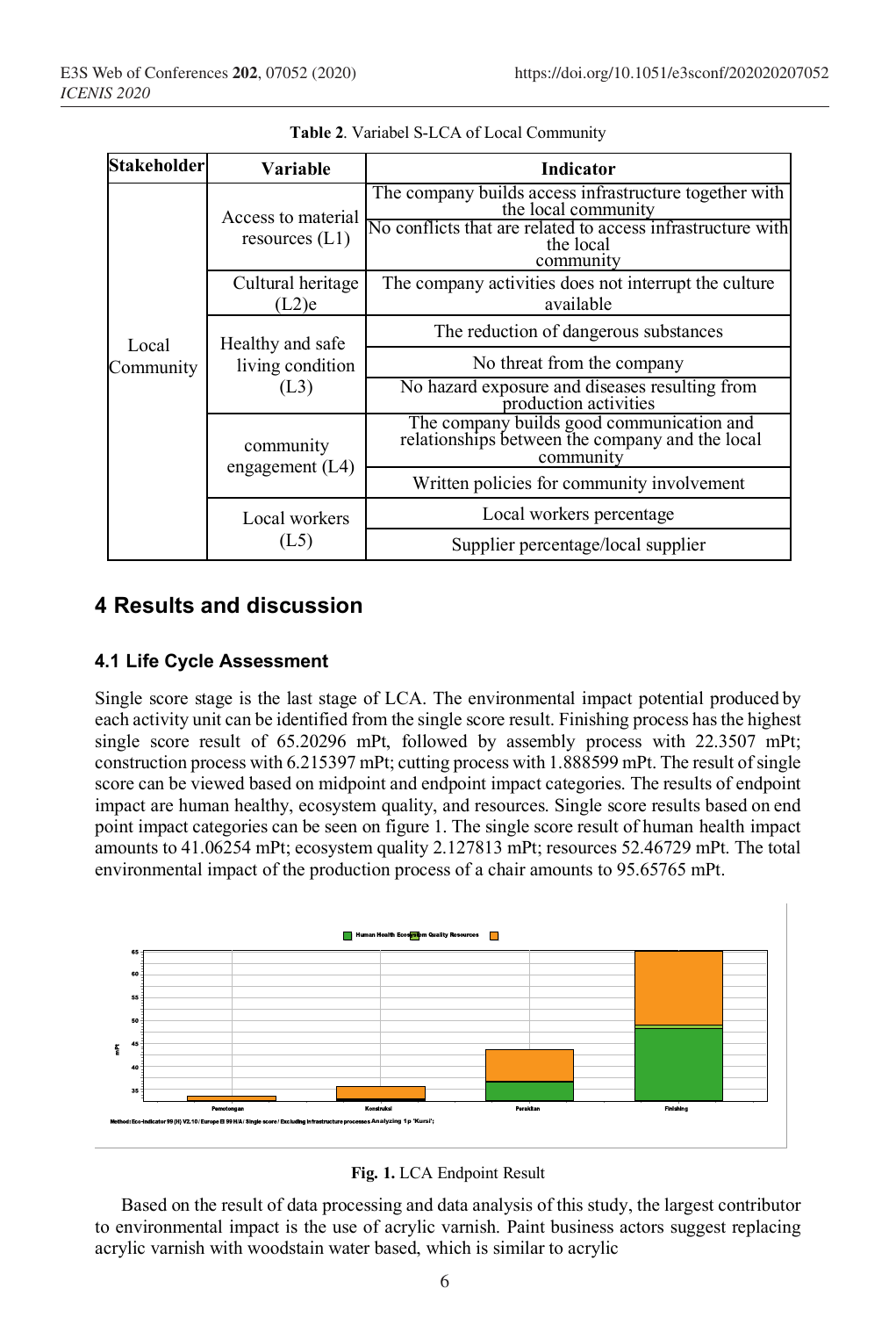vanish in that it also acts as clear paint. Table 3 isthe comparison between the environmental impacts of both materials.

| <b>Material</b>       | <b>Finishing Impact Point</b><br>(mPt) | <b>Total Impact Point</b><br>(mPt) |
|-----------------------|----------------------------------------|------------------------------------|
| Acrylic Varnish       | 65.20296                               | 95,65765                           |
| Woodstain Water Based | 41.40189                               | 71,85658                           |

**Tabel 3**. LCA Result Comparison

Substitution acrylic varnish with woodstain water based aims to lead to a circular economy by reducing adverse impacts on the environment. It can be seen from table 3 that the replacement of acrylic varnish with woodstain water based reduces the environmental impact score by 24.8%. Acrylic varnish, a finishing material that gives a clear coat and is applied on the last layer, may turn yellow overtime. This change of color may obscure the original color of the wood. Meanwhile, woodstain water based is a material that very closely resembles paint that are designed to give color to wood, and it can permeate into the wood surface, hence showing the wood fibers. According to finishing experts, woodstain that uses water solvent has the lowest fire risk. The material is also environmental friendly and non- toxic. Woodstain is made of pigment mixture, solvent, and a bit of binder and additive.

#### **4.2 Social Life Cycle Assessment**

#### **Worker Stakeholder**

Based on the figure 2, worker variables on P4, P6, and P7 have the lowest score. P4 shows work hour variable, which is related to the total amount of work hour, overtime hour, and detailed information regarding work hour and overtime hour. The low score is caused bythe fact that there is no contract, rule, or clear information regarding work hour and overtime hour. Based on an interview with the workers, it is known that there is no clear information and rules regarding overtime hour in X, which is proven by the fact that the average worker overtime duration is 4- 5 hour per day. Meanwhile, it is clearly stated in Article 78 Section (1) Act Number 13 Year 2003 and Article 3 Kepmenakertrans No. 102/MEN/VI/2004about overtime hour and overtime wage that "the maximum overtime hour is 3 hours in a day and 14 hours in a week". Moreover, the workers also complained about the lack of clear information of overtime hour wage. According to the Ministry of Manpower Regulation No. KEPMEN No. 102 Year 2004 Article 11a, if an overtime is done on weekdays, the worker has to be paid 1.5 times the usual hourly wage and for each hour after, he hasto be paid twice the usual hourly wage. According to a study conducted by Safiuddin (2001) there is a significant connection between a suitable wage, which takes into account the work hour or overtime hour and work facility, and the workers' discipline rate [23].

P6 shows work pressure variable, which is related to the absence of pressure in working and workers's approval of working requirements. In this variable, workers state that they are sometimes pressured into working. As an example, when there is a high consumer demand, workers are forced to work faster. High working pressure makes it difficult for the workers to channel their energy efficiently because they have to exert bigger effort. This influences the workers' performance negatively.

P7 shows health and safety variable. The variable explains work accidents that have occurred in the past, healthy and safety policy, and whether X holds accident prevention training for the workers. In X, there are no rules regarding health and safety, standard procedure for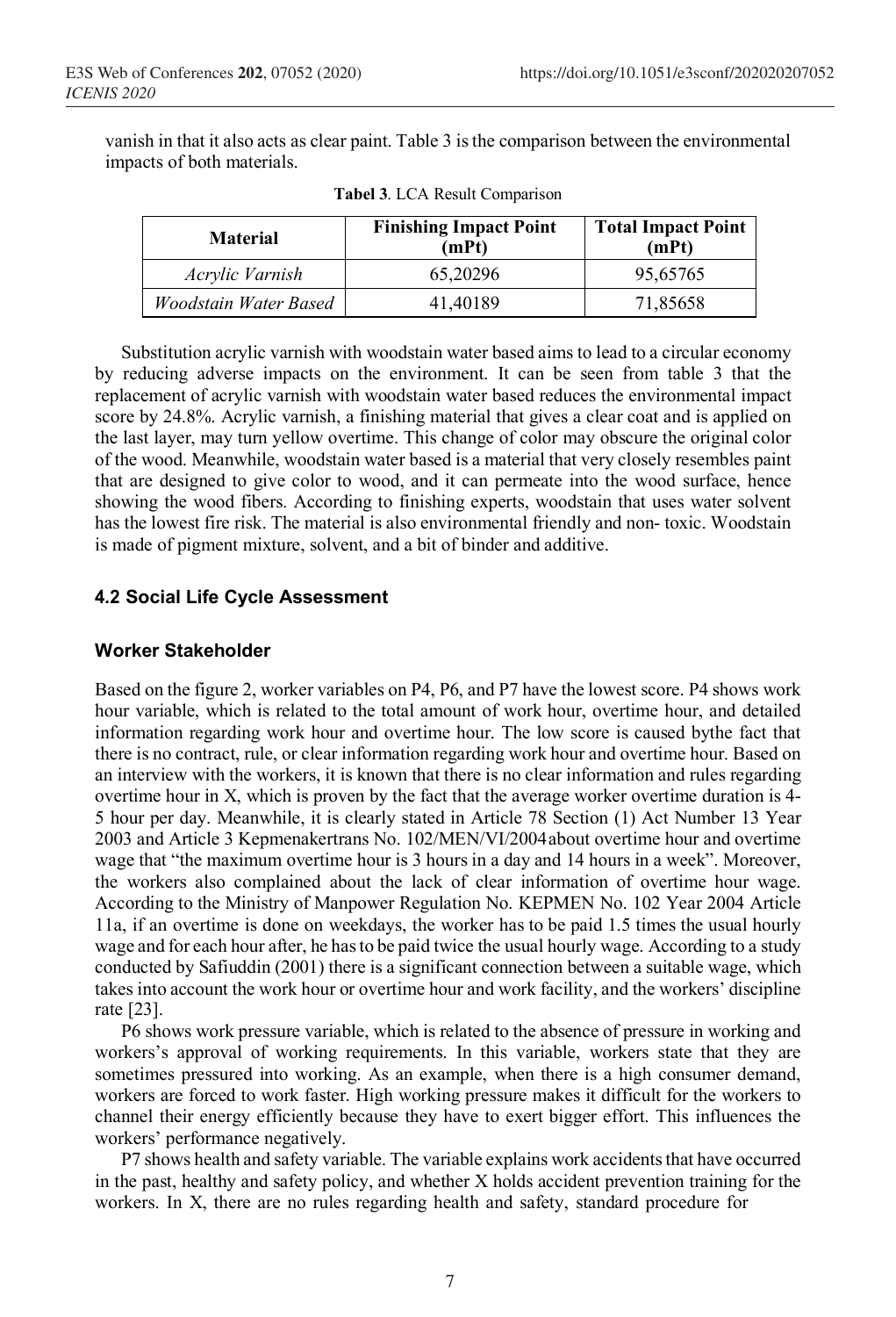preventing accidents, or even accident prevention training. According to Constitutional Act Number 1 Year 1970 Article 14, one of the management responsibilities is to put up work safety posters on strategic location so that the workers can easily see those posters. To increase social impacts on the workers, it is recommended that X set maximum overtime hours to three hours per day. Moreover, overtime pay must be given according to the rules. To decrease the number of complain regarding working pressure, X also has to pay more attention to the workers, which can be done by holding a routine gathering event, where workers can gather together to expresstheir criticism and suggestion. X needs to be more knowledgeable and gives more information regarding job safety analysis and steps in preventing accidents by using materials that are not easily wet, and holding a safety talk with the workers.



**Fig 2.** The SLCA Result of Worker Stakeholder

## **Local Community Stakeholder**

Based on the figure 3, L4 variable or community engagement scores the lowest.Community engagement variable is related to good communication between the company and the local community. The low score is caused by the lack of good communication between the company and the local community. Besides that, there are also no talks regarding company policy regarding the local community participation. Based on the interview with the leader of the local community association, X does not participate in any local community activities. The purpose of a business is not only to gain profit, but also to maintain the continuity and social responsibility of the company. Currently, social responsibility such as pollution controlling, eradicating practices of discrimination, and energy saving, is an important purpose



**Fig 3.** SLCA Result of Local Community Stakeholder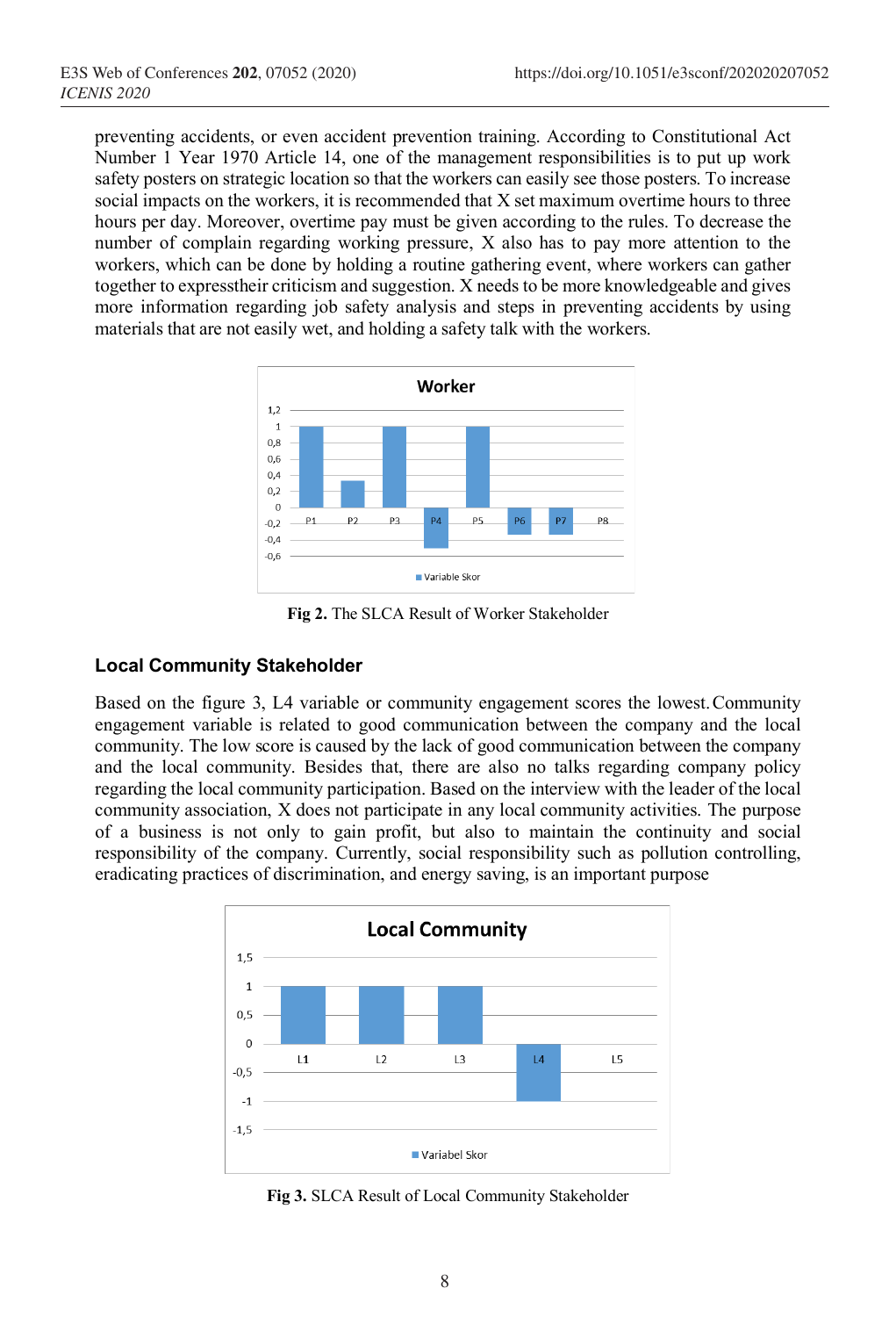It is recommended to increase social impact to the local community by building public infrastructure, such as by installing streetlights near X building, or by giving public infrastructure aid to the local community, giving out aids to the local community during Eid al-Fitr, or helping the local community in celebrating the Independence Day, and communicate with the local community to stay aware of every progress that happens in the community.

# **5 Conclusion**

Based on the result of LCA calculation by SimaPro 9 software, the writer obtains an environmental impact score of 95.65765 mPt. Where the finishing process has the highest single score result of 65.20296 mPt, followed by Assembly process with 22.3507 mPt; Construction process with 6.215397 mPt; Cutting process with 1.888599 mPt. The largest contributor to environmental impact is the use of acrylic varnish. Substitution acrylic varnish with woodstainwater based aims to lead to a circular economy by reducing adverseimpacts on the environment**.**  The replacement of acrylic varnish with woodstain water based reduces the environmental impact score by 24.8%.

Based on S-LCA calculation result, social impact score on the workers amounts to 27.0834% which is categorized as poor. Worker variable with low scores are work hours, working pressure, and work health and safety. Meanwhile, the social impact score on local community stakeholder amounts to 40% which is also categorized as poor, with community engagement as the lowest scoring local community variable.

# **References**

- 1. Tonelli, M., & Cristoni, N., Strategic Management and the Circular Economy. In *Strategic Management and the Circular Economy* (2018)
- 2. Iacovidou, E., Millward-Hopkins, J., Busch, J., Purnell, P., Velis, C. A., Hahladakis, & Brown, A. A pathway to circular economy: Developing a conceptual framework for complex value assessment of resources recovered from waste. *Journal of Cleaner Production*, *168*, 1279-1288 (2017)
- 3. Rinawati, D. I., Sriyanto, Sari, D. P., & Prayodha, A. C. Eco-efficiency Analysis of Furniture Product Using Life Cycle Assessment. E3S Web of Conferences, **31** (2018)
- 4. Purwanto, D. Pembuatan Balok Dan Papan Dari Limbah Industri Kayu. Indonesian Journal of Industrial Research, **5**, 1 (2011)
- 5. Daian, G., & Ozarska, B. Wood waste management practices and strategies to increase sustainability standards in the Australian wooden furniture manufacturing sector. Journal of Cleaner Production, **17**(2009)
- 6. Çinar, H. Eco-design and furniture: Environmental impacts of wood-based panels, surface and edge finishes. Forest Products Journal, **55** 11(2005)
- 7. Kamps, G. R. L. Environmental analysis of wooden furniture. Product Innovation and Eco-Efficiency (1998)
- 8. Adhikari, S., & Ozarska, B. Minimizing environmental impacts of timber products through the production process "From Sawmill to Final Products." Environmental Systems Research, **7**, 1 (2018)
- 9. Yang, M., & Rosentrater, K. A. Environmental effects and economic analysis of adhesives: A review of life cycle assessment (LCA) and techno-economic analysis (TEA). American Society of Agricultural and Biological Engineers Annual International Meeting **5** (2015)
- 10. Dunmade, I., Udo, M., Akintayo, T., Oyedepo, S., & Okokpujie, I. P. Lifecycle Impact Assessment of an Engineering Project Management Process - A SLCA Approach. IOP Conference Series: Materials Science and Engineering, 413(1). Sharaai, A. H.,